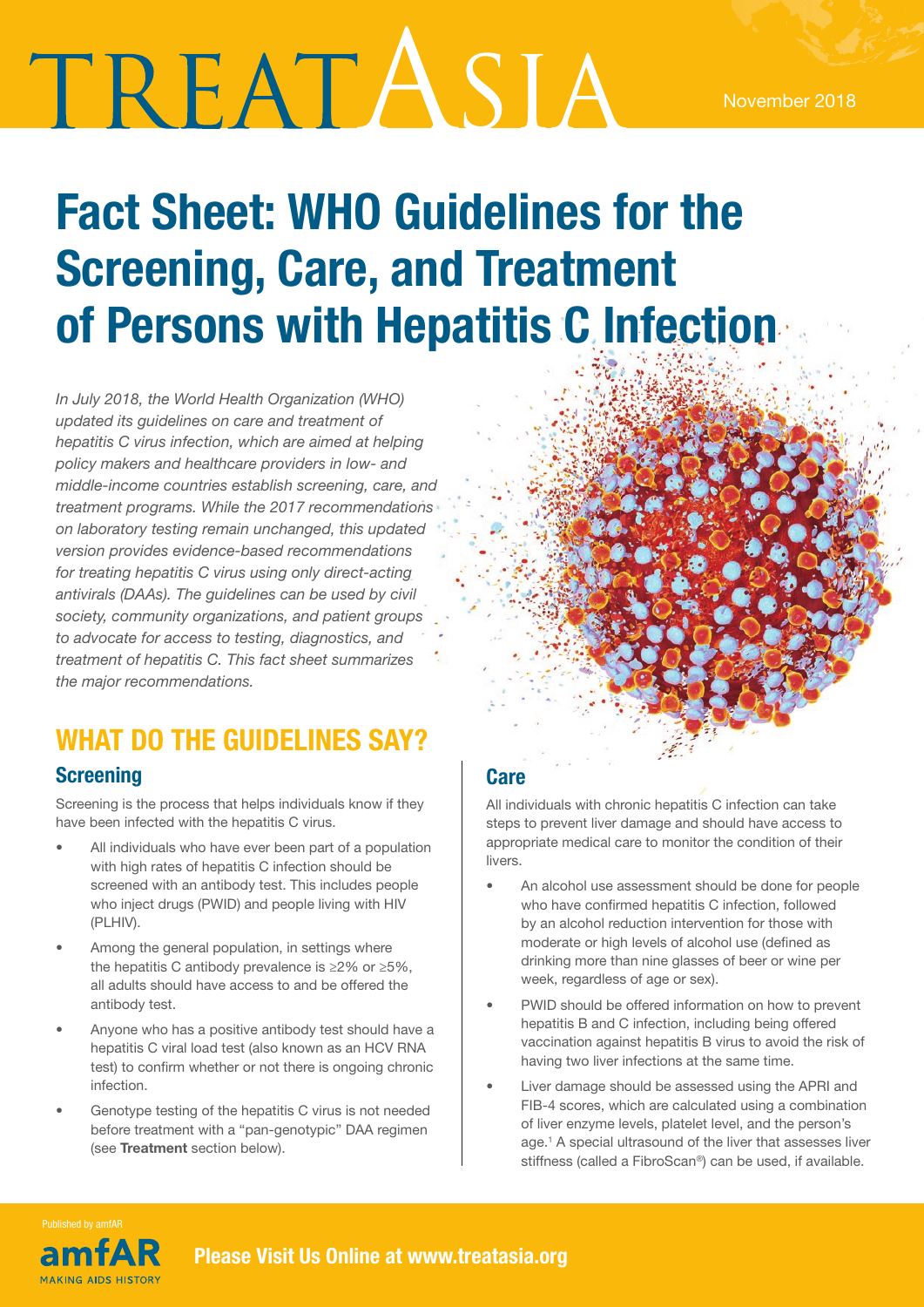#### **Treatment**

Medical treatment is available that can cure chronic hepatitis C infection.

- All adults and children aged 12 years and above with chronic hepatitis C infection should be offered treatment with DAAs, regardless of how serious their liver disease is.
	- For people aged 18 years and above, "pangenotypic" DAA regimens should be used. These are specific 2-drug combinations that can cure infections of all types of hepatitis C virus.
	- For adolescents aged 12 to 17 years who weigh at least 35 kilograms, DAA regimens can be chosen based on the genotype.
		- o None of the currently recommended pangenotypic DAAs in the 2018 guidelines are yet approved for use in both adolescents and children. Clinical research trials are ongoing, and results are anticipated in 2019 that will help guide future recommendations.
	- For children under 12 years of age, treatment may be deferred until they are older and it is safe to use DAA regimens.
	- Interferon should no longer be used for the treatment of chronic hepatitis C infection.

The guidelines make the following recommendations about the pan-genotypic regimens used to treat hepatitis C and their duration of use for adults and adolescents.

#### Regimens for treating adults with chronic hepatitis C infection who do not have cirrhosis\*

| Regimen                  | <b>Duration</b> |
|--------------------------|-----------------|
| Glecaprevir/pibrentasvir | 8 weeks**       |
| Sofosbuvir/daclatasvir   | 12 weeks        |
| Sofosbuvir/velpatasvir   | 12 weeks        |

*\*Treatment for both hepatitis C mono-infection and HIV co-infection.*

*\*\*Adults with genotype 3 who have previously received interferon and/or ribavirin should be treated for 16 weeks.*

#### Regimens for treating adults with chronic hepatitis C infection who have compensated cirrhosis\*

| Regimen                  | <b>Duration</b> |
|--------------------------|-----------------|
| Glecaprevir/pibrentasvir | 12 weeks**      |
| Sofosbuvir/daclatasvir   | 24 weeks***     |
| Sofosbuvir/velpatasvir   | 12 weeks        |

*\*Treatment for both hepatitis C mono-infection and HIV co-infection.*

*\*\*Adults with genotype 3 who have previously received interferon and/or ribavirin should be treated for 16 weeks.*

*\*\*\*12 weeks may be considered in countries where genotype 3 distribution is known and its prevalence is less than 5%.*

#### Regimens for treating adolescents 12 to 17 years of age with chronic hepatitis C infection\*

| Genotype                | Regimen                   | <b>Duration</b> |
|-------------------------|---------------------------|-----------------|
| Genotypes 1, 4,<br>5, 6 | Sofosbuvir/<br>ledipasvir | 12 weeks**      |
| Genotype 2              | Sofosbuvir/ribavirin      | 12 weeks        |
| Genotype 3              | Sofosbuvir/ribavirin      | 24 weeks        |

*\*In those without cirrhosis or with compensated cirrhosis. Adolescents must weigh at least 35 kilograms.*

*\*\*24 weeks for those who are treatment experienced and have compensated cirrhosis.*

#### Monitoring for treatment response

Frequent monitoring of hepatitis C viral load is not required during treatment with DAAs. The guidelines suggest a simplified monitoring schedule.

| Time point                                      | If treated with<br>DAAs alone                       | If treated with<br>DAAs and ribavirin*            |
|-------------------------------------------------|-----------------------------------------------------|---------------------------------------------------|
| Baseline,<br>pre-treatment                      | Full blood count,<br>kidney and liver<br>function** | Full blood count,<br>kidney and liver<br>function |
| Week 4                                          | Refer to footnotes<br>below table                   | Full blood count,<br>kidney and liver<br>function |
| Week 12<br>(after the last<br>day of treatment) | Full blood count,<br>kidney and liver<br>function   | Full blood count,<br>kidney and liver<br>function |

*\*Recommended treatment for adolescents with genotypes 2 and 3.*

*\*\*If the baseline hemoglobin is more than 10 g/dl, there is no need to repeat these tests at week 4.*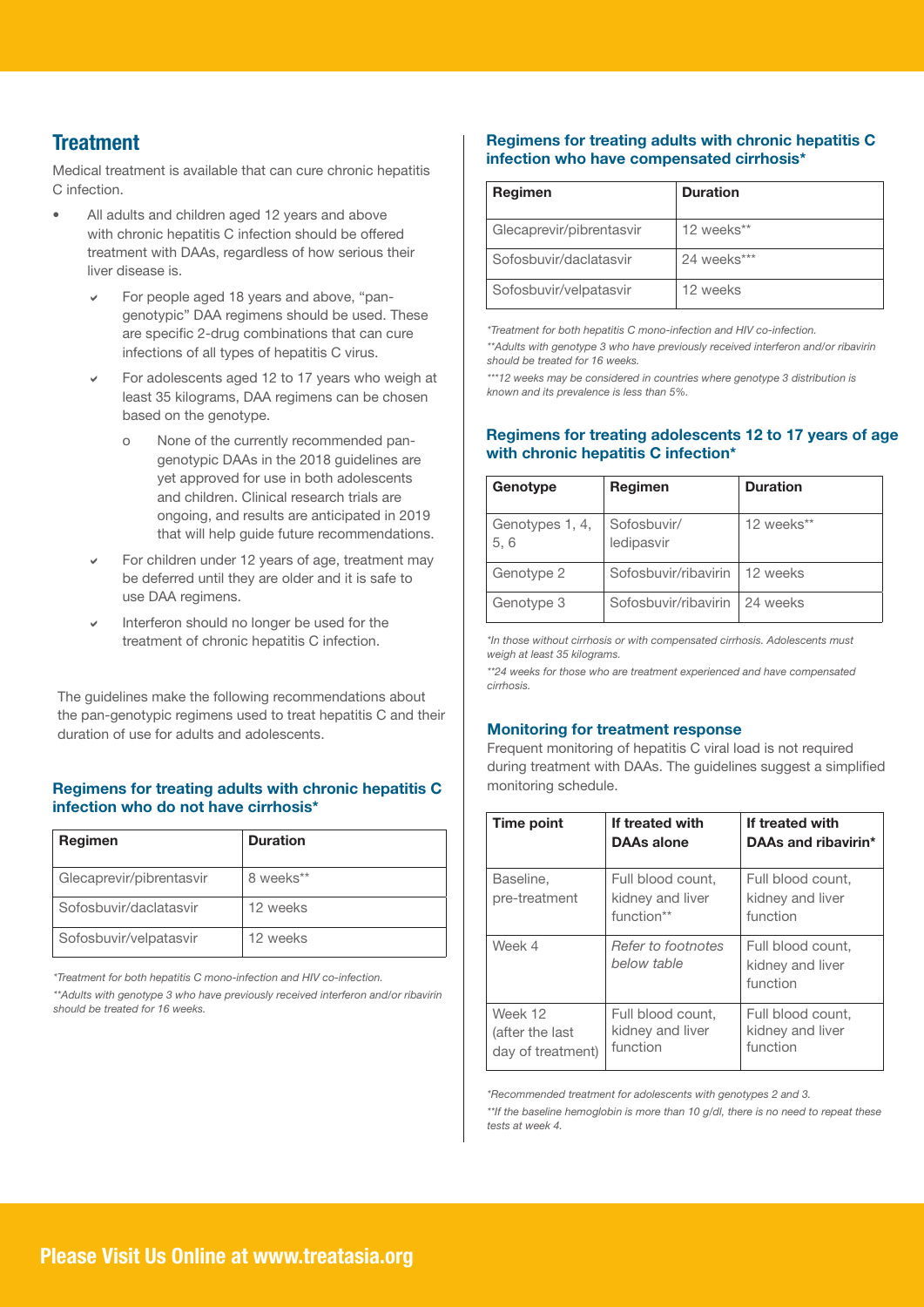#### Drug-drug interactions between hepatitis C and HIV medicines<sup>2</sup>

Some HIV medicines can interact with the DAAs used to treat hepatitis C. When these drug-drug interactions are anticipated, substitutions for HIV medications should be made before starting hepatitis C treatment.



 *Do not co-administer.* 

*May need dose adjustment for DAAs.* 

*No known interaction; can be co-administered.* 

ABC: abacavir; ATZ/r: atazanavir/ritonavir; DRV/r: darunavir/ritonavir; DTG: dolutegravir; EFV: efavirenz; LPV/r: lopinavir/ritonavir; NVP: nevirapine; RAL: raltegravir; ZDV: zidovudine; TDF: tenofovir disoproxil fumarate; XTC: emtricitabine or lamivudine; TAF: tenofovir alafenamide.

Key populations with different co-infections need to have special considerations while being provided with care and treatment.

- HIV co-infection causes more rapid progression of hepatitis C infection. While DAA treatment should be considered and prioritized for all co-infected individuals, drug-drug interactions with antiretroviral medications need to be taken into account.
- Stabilization of HIV disease with antiretroviral therapy is advisable prior to starting hepatitis C treatment.
- Treating PWID for hepatitis C is both effective and costeffective, and it prevents transmission of hepatitis C.
- Treatment of active tuberculosis infection should be considered prior to starting hepatitis C treatment.

#### Regional relevance

The WHO's Regional Offices of the Western Pacific (WPRO)<sup>3</sup> and South East Asia (SEARO)<sup>4</sup> have both published regional action plans for viral hepatitis, which have been validated by member states. National governments are developing and finalizing their own strategies to address their local hepatitis C epidemics. India, Mongolia, and Thailand have started national programs to support diagnosis and treatment.

High-quality generic DAAs manufactured in the region are now available. The WHO prequalification (PQ) program and the Global Fund/WHO Expert Review Panel (ERP) have certified the quality of multiple generic DAA formulations.

The availability of generic DAAs is slowly increasing in the region while the costs are falling. Generic companies are working to complete regulatory requirements in more countries to facilitate registration of the medicines prior to marketing and distribution. National regulatory bodies need to provide fast-track registration of DAAs to allow for largescale and more rapid treatment implementation.

The full guidelines can be accessed at http://www.who.int/hepatitis/publications/hepatitis-cguidelines-2018/en/

- Online score calculators are available at http://gihep.com/calculators/hepatology/fibrosis-4-score/ and http://www.hepatitisc.uw.edu/page/clinical-calculators/apri
- <sup>2</sup> For more information on potential drug-drug interactions please refer to https://www.hep-druginteractions.org/
- http://www.wpro.who.int/hepatitis/resource/features/regional\_action\_plan/en/
- <sup>4</sup> http://www.searo.who.int/entity/hiv/documents/hap/en/